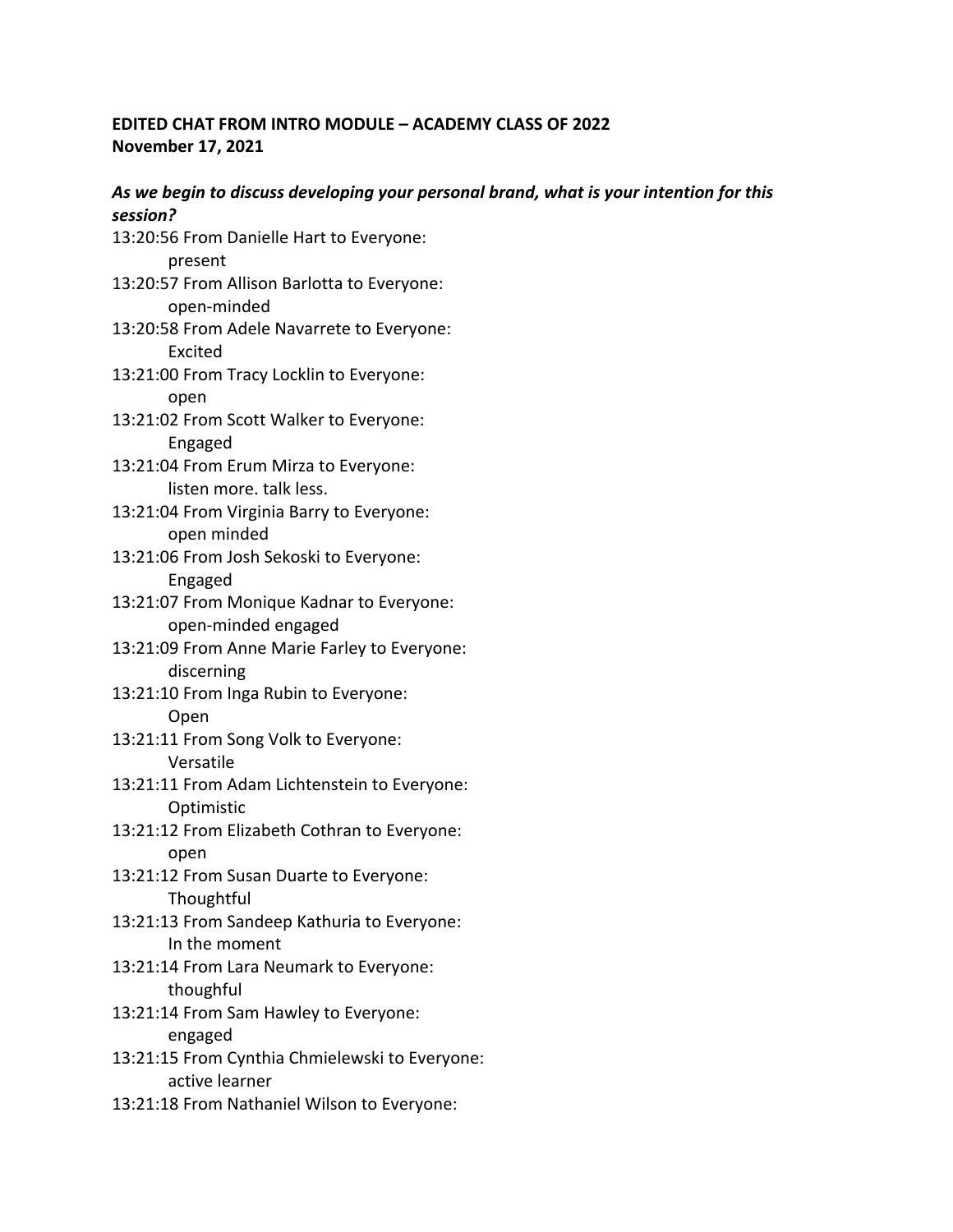interested

- 13:21:22 From Rob Lloyd to Everyone: Discernment
- 13:21:24 From Tammy Daub to Everyone: Good listener/present
- 13:21:31 From Darryl Franklin to Everyone: Engaged
- 13:21:38 From Megan Whitney to Everyone: less talkative but still engaged

### *Specify one of your top values:*

14:12:57 From Julisa Edwards to Everyone: Kindness 14:12:59 From Virginia Barry to Everyone: Determination 14:12:59 From Elizabeth Cothran to Everyone: Honor 14:12:59 From Rob Lloyd to Everyone: Courage 14:13:00 From Monique Kadnar to Everyone: Confidence 14:13:01 From Adele Navarrete to Everyone: Contribution - I have to make an impact or at least try to make things better 14:13:03 From Connie Chang to Everyone: Integrity 14:13:03 From Adam Lichtenstein to Everyone: Integrity 14:13:04 From Darryl Franklin to Everyone: Fairness/Justice 14:13:07 From Erum Mirza to Everyone: Joy 14:13:08 From Sami Aboulhosn to Everyone: Respect 14:13:08 From Lara Neumark to Everyone: service 14:13:08 From Sandeep Kathuria to Everyone: Persistent 14:13:08 From Miguel Dominguez to Everyone: **Curiousity** 14:13:08 From Tracy Locklin to Everyone: gratitude 14:13:12 From Shane Anderson-Skeete to Everyone: Fairness/Equity 14:13:13 From Cynthia Chmielewski to Everyone: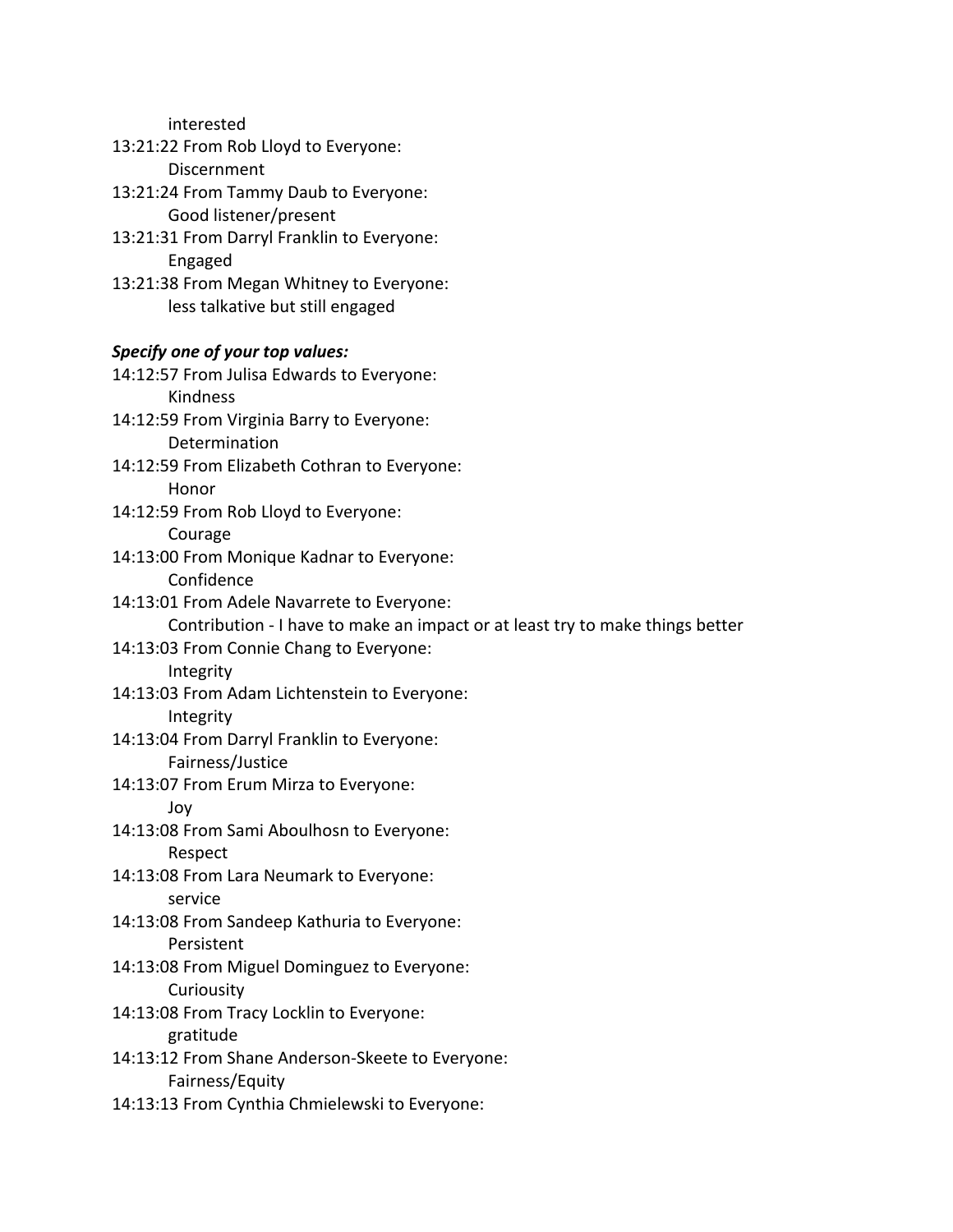kindness

- 14:13:16 From Suzanne Marisa to Everyone: kindness 14:13:18 From Sam Hawley to Everyone: Authenticity 14:13:19 From Danielle Hart to Everyone: Love 14:13:20 From Jim Chen to Everyone: Balance 14:13:20 From Anne Marie Farley to Everyone: giving 14:13:21 From Scott Walker to Everyone: Authentic=lacking pretense and transparent 14:13:36 From Inga Rubin to Everyone: passionate 14:13:46 From Scott Walker to Everyone: Kind=being decent to peers, friends and family 14:13:54 From Allison Barlotta to Everyone:
	- Strength/resilience/determination

## *What does it look like when you are in alignment with that top value?*

16:03:59 From Erum Mirza to Everyone: I would go to Megan for HONEST solutions 16:04:12 From Sandeep Kathuria to Everyone: Tough to solve problems 16:04:24 From SUSAN DUARTE to Everyone: Straight shooter 16:09:14 From Rob Lloyd to Everyone: New word for me from my cohort: resolute 16:09:45 From Erum Mirza to Everyone: @ Rob - that is a GREAT word!! 16:12:07 From Erum Mirza to Everyone: "collaborative counselor" ? 16:12:15 From Suzanne Marisa to Everyone: Collaborative leader

## *Draft brand statements:*

16:12:31 From Adele Navarrete to Everyone:

I stand for efficiency, I am results-driven lawyer who creates a well-oiled and highly accurate machine with no single point of failure by creating thoughtful connections and repeatable processes.

16:12:33 From Allison Barlotta to Everyone: A stand for pragmatic and collaborative problem solving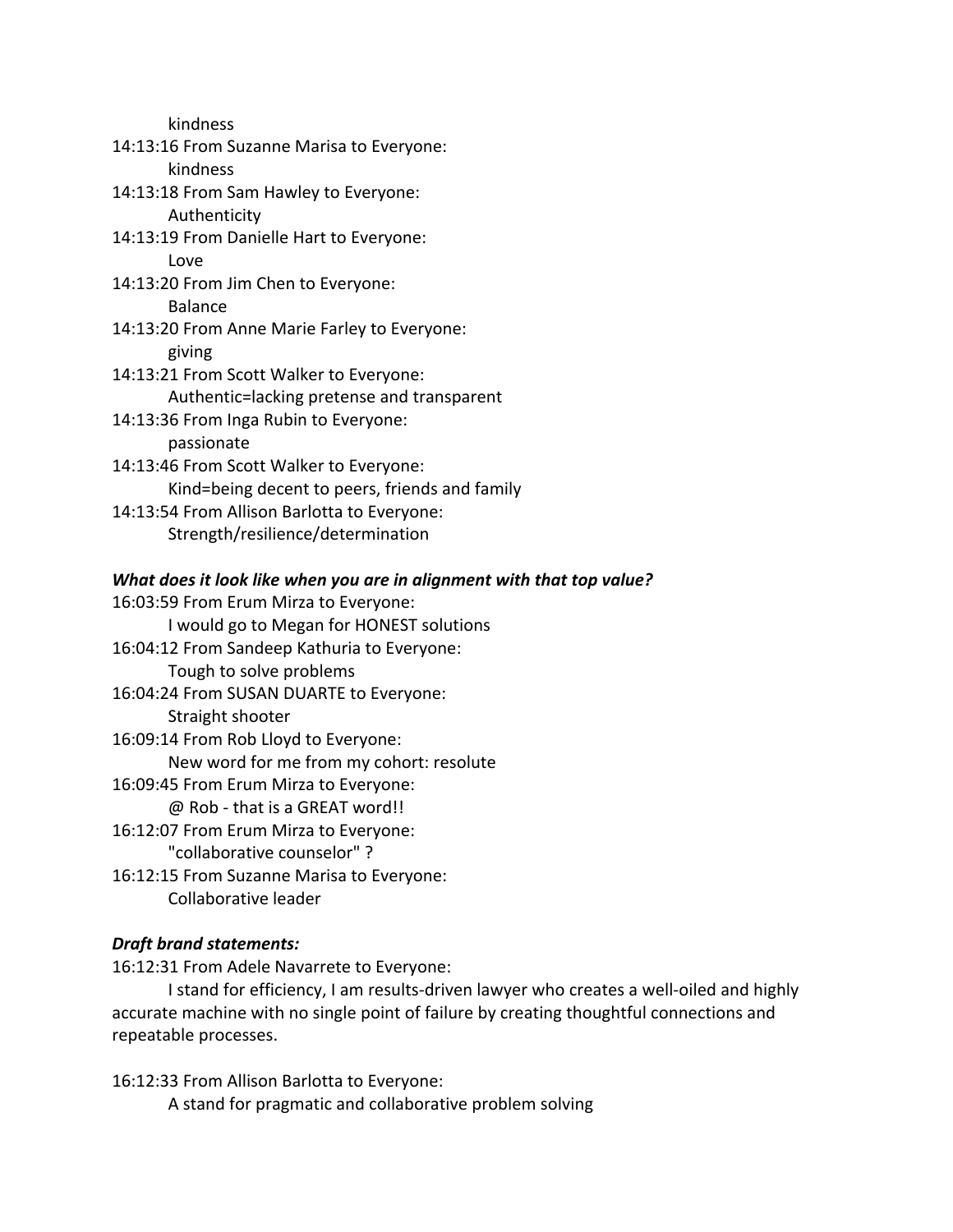I am a trusted business partner and legal advisor

Who sees around corners to proactively identify emerging issues and provides pragmatic, actionable advice to mitigate risk by combining a deep understanding of business objectives and legal requirements with a common-sense approach

## 16:12:40 From Megan Whitney to Everyone:

A stand for authenticity and accountability, I am a trusted line of business attorney who creates effective and adaptive solutions by listening to business goals and delivering without fear of being different.

## 16:12:43 From Monique Kadnar to Everyone:

A stand for commitment and results, I am a trusted advisor bringing transactional and policy experience who inspires trust and success by thoughtfully and strategically advising business clients, managing various parties' different desires and needs and ultimately getting to "yes", all while creating an atmosphere of fun and inclusiveness.

## 16:12:49 From Shane Anderson-Skeete to Everyone:

A stand for authenticity, equity and fairness, I am a thought leader and collaborator who empowers and encourages others to identify challenges, opportunities for growth and change by helping to clarify problem statements, develop strategy and drive for pragmatic, businessoriented results.

## 16:12:50 From Virginia Barry to Everyone:

A stand for ingenuity, I am a risk manager who encourages innovation by collaborating in the creative process.

## 16:12:54 From Julisa Edwards to Everyone:

purpose-driven creator---A stand for inclusive and long lasting solutions that achieve the greater good, I am an international in-house counsel who creates legal solutions and systems by identifying risks and mitigating them in a cost-efficient manner.

## 16:13:00 From Sandeep Kathuria to Everyone:

A stand for excellence, I am a government contracts and cybersecurity attorney who solves problems and gets things done by building knowledge and leveraging relationships

# 16:13:02 From Tammy Daub to Everyone:

A stand for authenticity and people-oriented matters, I am an in-house employment attorney and trusted advisor who guides compassionately and solves business problems by collaborating, communicating clearly, and applying a diversity of experiences.

## 16:13:07 From Anne Marie Farley to Everyone:

A commitment to serving others, I am a thoughtful and dynamic compliance attorney who shapes a more ethical company culture through purposeful partnerships that drive positive change.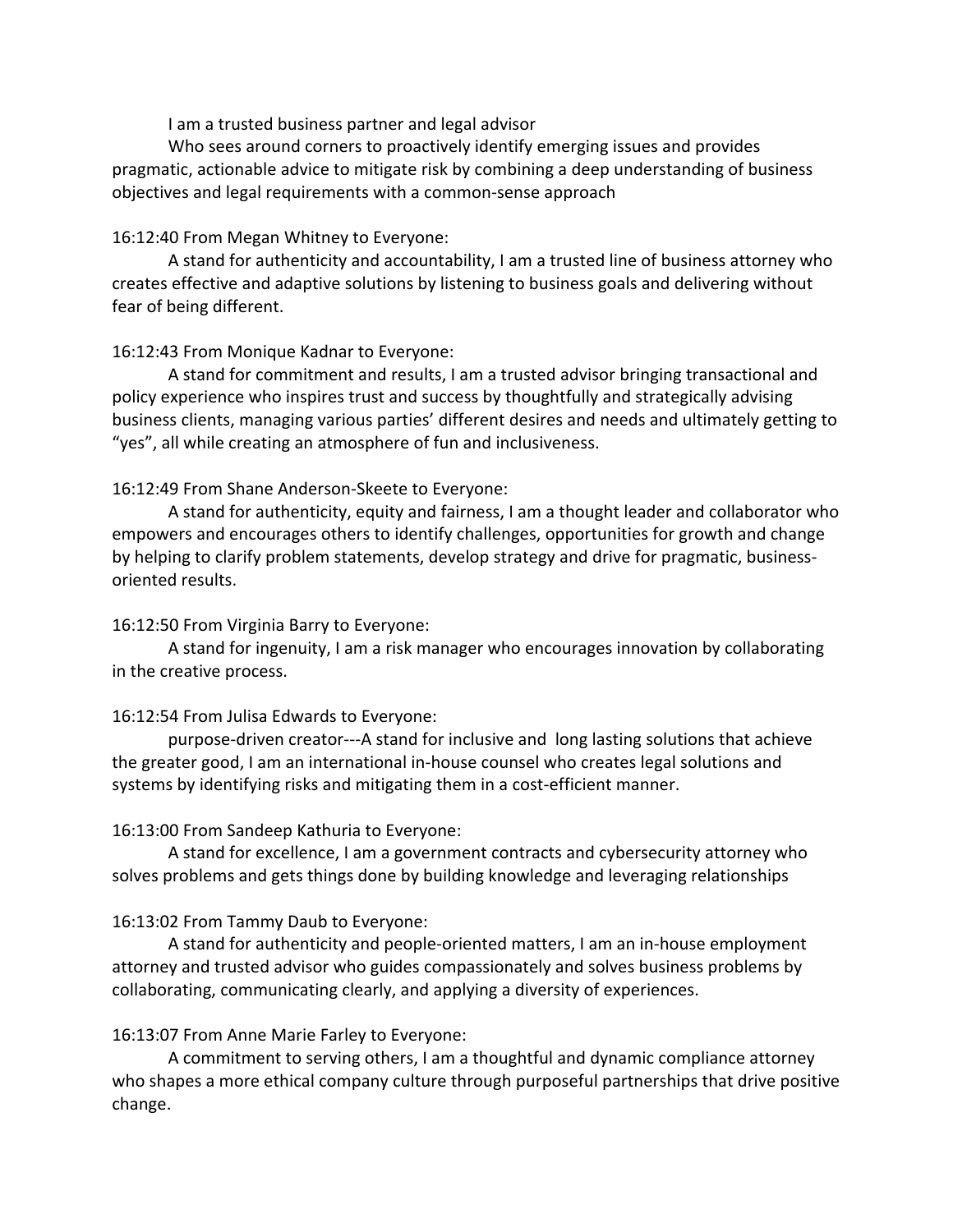### 16:13:08 From Connie Chang to Everyone:

A stand for courageous authenticity and integrity, I am a solutions oriented non-profit attorney who creates clarity and simplicity through caring connection and creative problemsolving.

### 16:13:24 From Scott Walker to Everyone:

A stand for community advancement, I am a rental housing finance lawyer who creates opportunities for decent living conditions by taking complex challenges and articulating inspiring solutions.

## 16:13:26 From Suzanne Marisa to Everyone:

A stand for leadership and service, I am a collaborative and open-minded General Counsel who solves problems and develops others by listening, taking action, and empowering others to do the same.

### 16:13:29 From Sami Aboulhosn to Everyone:

A stand for strategic thinking and inclusivity, I am a values-driven non-profit attorney who inspires others to maximize their impact by fostering a culture of respect and focusing on the big picture.

### 16:13:32 From SUSAN DUARTE to Everyone:

A stand for courageous authenticity and seeking out opportunity, I am a creative, kind, fun, smart and persistent attorney who strives to support others and build strong, capable teams that solve problems and communicate results (short: courageous problem-solver).

## 16:13:41 From Syeda Maghrabi to Everyone:

A stand for pragmatism and fairness, I am a solutions-oriented employment atty who aims to help ppl build bridges and find common ground by focusing on similarities and minimizing differences, and not let the perfect be the enemy of the good

## 16:13:41 From Erum Mirza to Everyone:

A stand for purposeful growth and cohesion, I am a caring and thoughtful counselor who manages risk and leads change by listening to stakeholders, building trusting relationships, and taking concerted and deliberate action.

## 16:13:53 From Elizabeth Cothran to Everyone:

I stand for honor and compassion, I am an employment attorney who expands opportunities for others by proactively applying my knowledge and problem solving to complex issues.

16:13:55 From Lara Neumark to Everyone: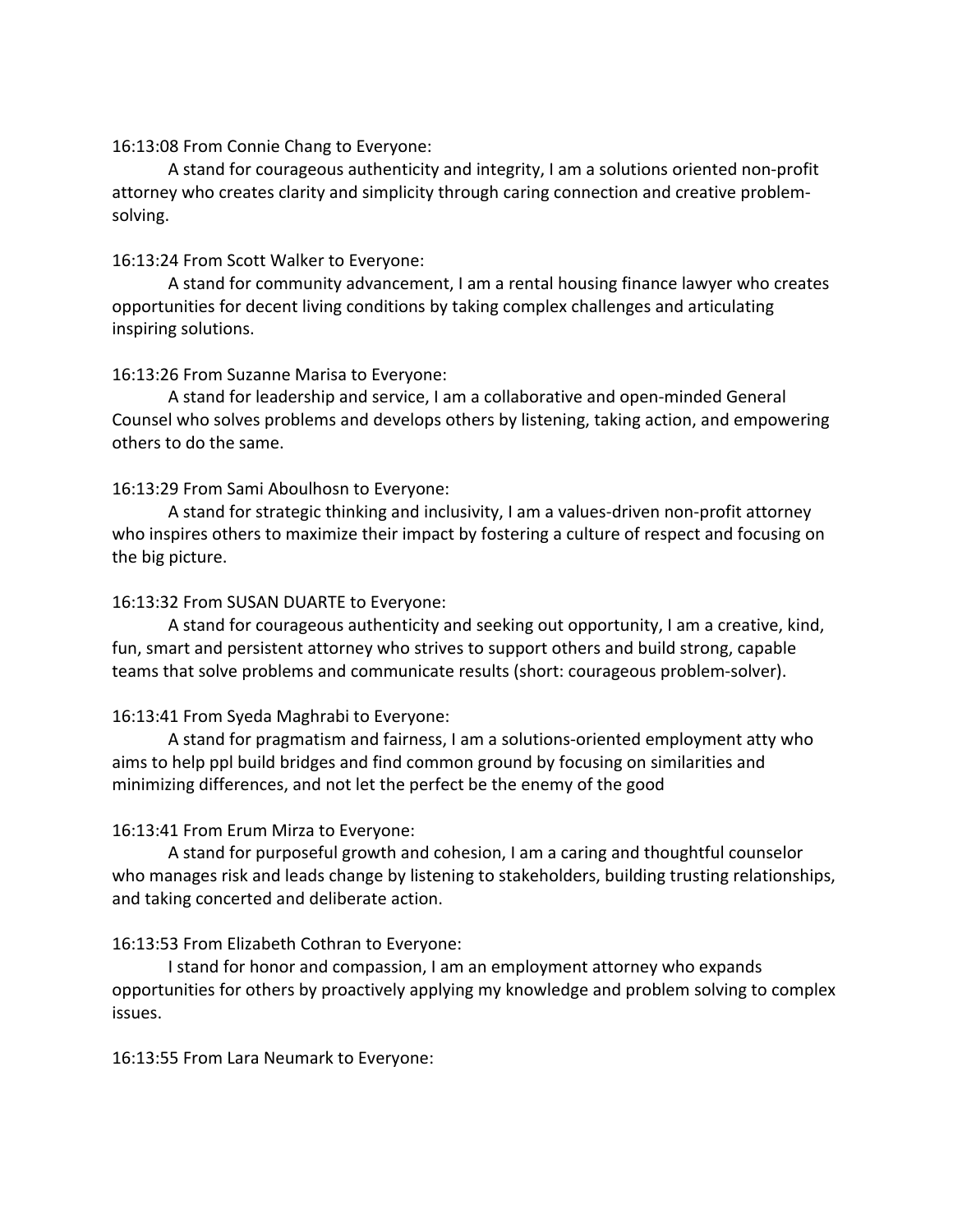A stand for service and inclusion, I am a dedicated nonprofit attorney who is able to empathize and listen to others to strategically problem solve and reach innovative efficient solutions that optimize the needs of others

#### 16:13:57 From Song Volk to Everyone:

S stand for taking responsibility to achieve results and intellectual curiosity, I am a versatile business counsel who provides comprehensive support trough a flexible, responsive mindset that pivots quickly and accepts new challenges.

### 16:14:07 From Rob Lloyd to Everyone:

A stand for truth-seeking, I am investigator who sifts evidence and gathers provable facts by diligently conducting thorough, impartial and accurate investigations.

### 16:14:09 From Darryl Franklin to Everyone:

A stand for compassion and fairness, I am a trusted plain-English legal advisor, coach and mentor, who inspires clients to believe the work we do can have a life-changing impact on thousands of employees, by empowering the clients to be bold and confident in solving complex associate relations issues, treating associates fairly and upholding our core values.

#### 16:15:14 From Adam Lichtenstein to Everyone:

A stand for focus and productivity, I am a dynamic asset management attorney who collaborates with others to strategically problem-solve and make risk-conscious decisions.

#### 16:16:07 From Cynthia Chmielewski to Everyone:

A stand for empowerment and inclusivity, I am a creative corporate attorney who enjoys counseling her business clients on a wide array of complex legal issues by leading diverse teams, engaging in innovative problem-solving, and identifying win-win solutions.

### 16:16:09 From Danielle Hart to Everyone:

I stand for creative solutions and strategically aligned advice. I am a pro-active heartcentered transactional attorney who partners with the business through building collaborative relationships and empowers stakeholders to maximize internal capabilities and resources in an impactful way to best meet the business' goals

#### 16:29:20 From Inga Rubin to Ilene Reid(Direct Message):

I am an enthusiastic and determined tax attorney who is excited to solve complex issues and identify new opportunities through collaboration, being open, authentic, fun and curious.

### 16:31:05 From Tracy Locklin to Everyone:

A stand for education and workforce development, I am a collaborative privacy lawyer who advocates for enabling data use while protecting privacy and ensuring legal compliance by managing complexity across business teams.

16:32:39 From Ogechi Muotoh to Everyone: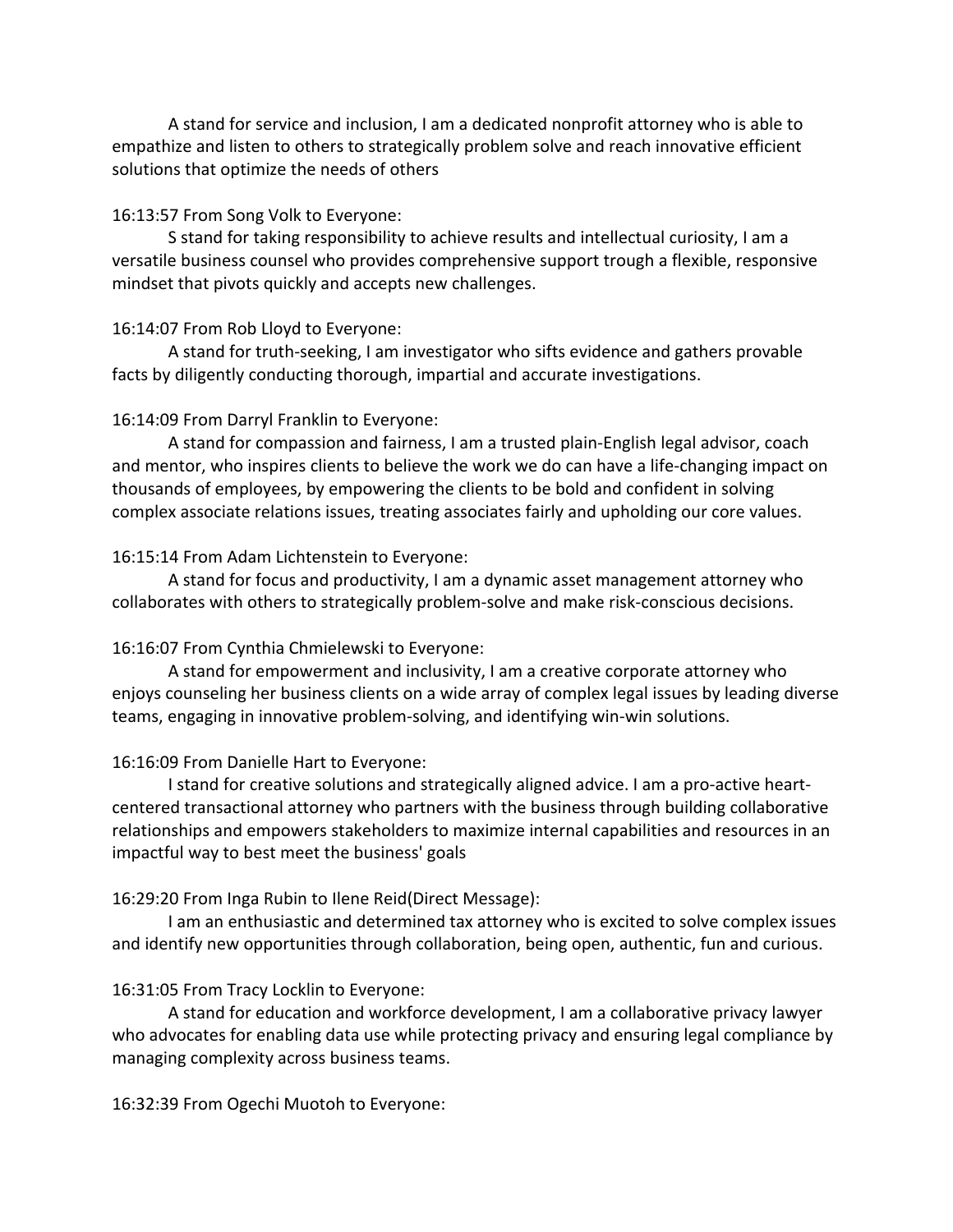A stand for creative solutions, empowerment, and compliance, I am a mission driven Government Contracts attorney who fosters collaboration and a get-it-done mentality through educating others, strategic problem solving and being a trusted advisor.

# 16:50:02 From Ryan Kiernan

A stand for strategic problem solving. I am a creative and focused Real Estate and Construction attorney who effectively collaborates on complex deals by empowering stakeholders to take an intentional and resourceful approach issues.

# *How will you translate the qualities you articulate in your brand statement into day-to-day behavior both internally and externally?*

| 16:47:48 From Suzanne Marisa to Everyone:                                                     |
|-----------------------------------------------------------------------------------------------|
| Be intentional in how you show up                                                             |
| 16:47:54 From Shane Anderson-Skeete to Everyone:                                              |
| Intentionality                                                                                |
| 16:48:13 From Cynthia Chmielewski to Everyone:                                                |
| It is important to be intentional.                                                            |
| 16:48:14 From Erum Mirza to Everyone:                                                         |
| when you live your values, you are your SUPER SELF. Today, I met Super Shane. :)              |
| 16:48:18 From Lara Neumark to Everyone:                                                       |
| how I communicate                                                                             |
| 16:48:20 From Monique Kadnar to Everyone:                                                     |
| really be strategic in your actions                                                           |
| 16:48:25 From Elizabeth Cothran to Everyone:                                                  |
| Being your brand                                                                              |
| 16:48:30 From SUSAN DUARTE to Everyone:                                                       |
| Take more time to nurture my identity and help my team do the same.                           |
| 16:48:32 From Darryl Franklin to Everyone:                                                    |
| Take ownership of my brand                                                                    |
| 16:48:37 From Syeda Maghrabi to Everyone:                                                     |
| I thought the feedback from "listeners" in the breakout rooms was valuable. It either         |
| reinforced that they concurred with how I saw myself, or forced me to think differently about |
| the brand I was putting out there                                                             |
| 16:48:37 From Tracy Locklin to Everyone:                                                      |
| the why of what I do and how empowering that is                                               |
| 16:48:38 From Adele Navarrete to Everyone:                                                    |
| i want to incorporate my brand buzzwords into my everyday vernacular                          |
| 16:48:47 From Megan Whitney to Everyone:                                                      |
| taking time to be introspective can help create a brand aligned with goals.                   |
| 16:48:59 From Danielle Hart to Everyone:                                                      |
| Immediately take action on reframing "I don't have enough time" to I have                     |
| opportunities to prioritize actions with the appropriate stakeholders"                        |
| 16:49:01 From Scott Walker to Everyone:                                                       |
| Consciously raise awareness of your values with your peers and clients                        |
|                                                                                               |